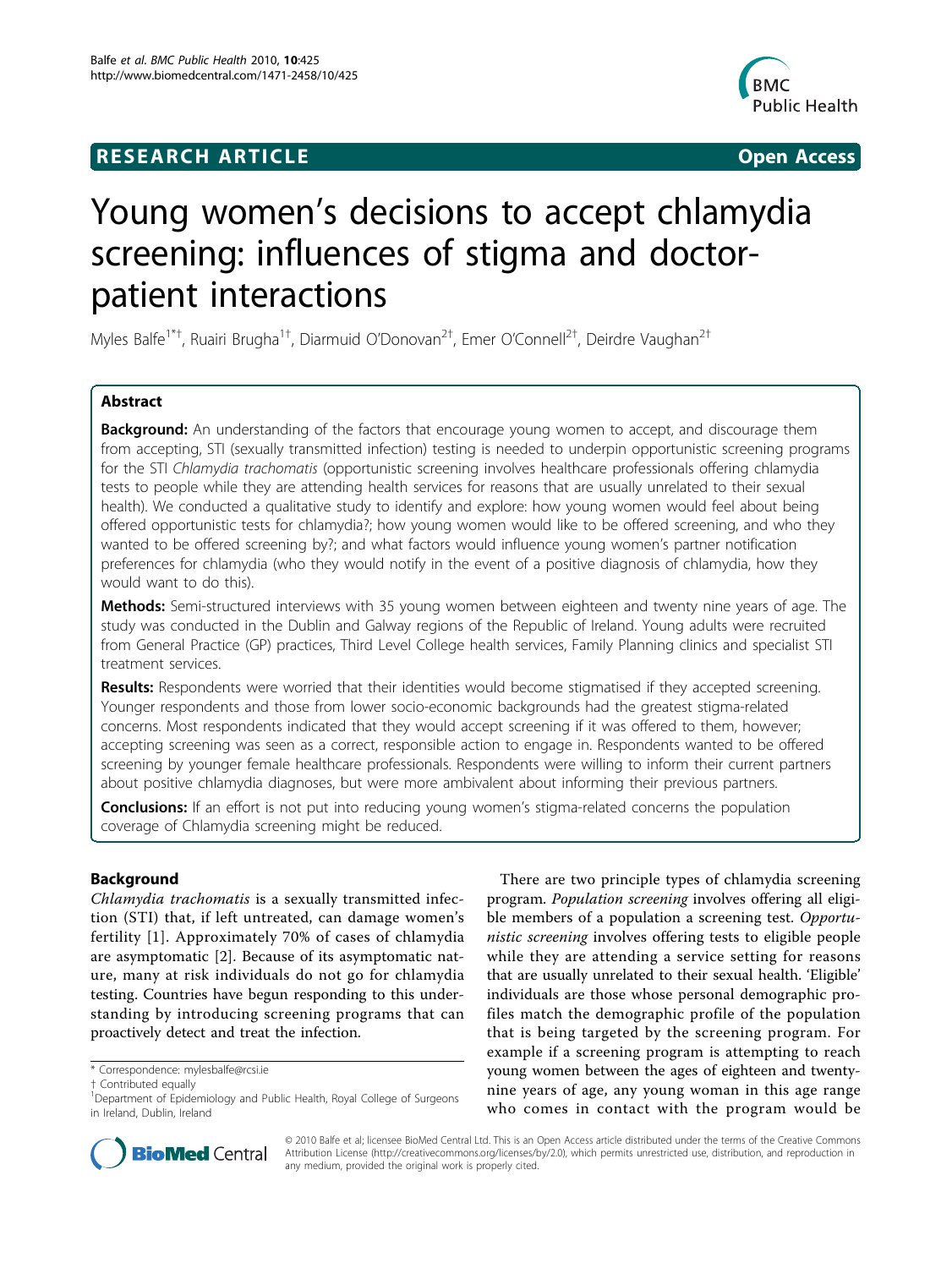deemed 'eligible'. The focus of this paper is on opportunistic screening. Though the rationale for screening for chlamydia appears to meet Wilson & Junger's [[3\]](#page-9-0) criteria, there has recently been some controversy over or not whether opportunistic screening on its own can reduce the prevalence of Chlamydia trachomatis- see Low, [[4](#page-9-0)]. However opportunistic approaches provide important supplementary supports to more systematic population screening efforts, and therefore understanding how individuals respond to opportunistic screening is important.

Much of the work that has been completed on opportunistic screening for chlamydia has concentrated on the technical aspects of screening, such as calculating infection rates. Though such research is important, what is often omitted by it are young people's views on screening. Though there have been some exceptions [[5,6](#page-9-0)], researchers have generally highlighted the limited nature of the work that exists on what young women think and feel about screening. The limited work on this topic suggests that young people may find it acceptable to be offered screening [\[6](#page-9-0)], though a number of factors (such as stigma) may reduce acceptance rates [[7\]](#page-9-0). Knowledge about why young people choose to accept screening offers is also limited [[7\]](#page-9-0).

Drawing on semi-structured qualitative interviews with thirty five young women, this article examines the following questions:

• How would young women in Ireland feel about being offered opportunistic chlamydia screening, and what factors would encourage these young women to accept opportunistic testing?

• What are the best ways to offer young women opportunistic tests for chlamydia, and who should do this?

• What factors influence young women's partner notification preferences (who would they notify in the event that they tested positive for chlamydia as a result of taking part in a screening program)?

## Methods

Ethical approval for the study was received from our institutional ethics committees. We utilised a qualitative approach because we wanted to explore young people's perspectives in detail.

Participants were recruited from six GP settings and two female family planning clinics. These settings were chosen because they would be the types of settings that would offer opportunistic screening to adolescents and young adults if a national screening program were to be introduced in Ireland; getting the perspectives of young adults from these settings was therefore a priority. Receptionists in these settings were asked to hand out recruitment leaflets to all of their young adult patients (both males and females). These leaflets stated that young adults who were interested in taking part in the study should text 'yes' to the lead author's mobile phone number and that each interviewee would be provided with a thirty euro gift voucher for their time. At the end of a two-week intensive receptionist-led recruitment period recruited forty-one potential respondents were recruited (forty one women and two men). Four of these women subsequently dropped out of the study, and we decided to exclude the two male participants from the study in order to focus on the perspectives of the young women. We therefore ended up interviewing thirty-five young women. It is important to note that when we initially designed this study we did not intend to focus exclusively on the perspectives of young women; this was a decision that was forced upon us by our inability to recruit young men (we theorise about why young men might have been reluctant to take part in this study in the limitations section of the discussion).

Six respondents were recruited from urban family planning clinics, eight from an urban GP practice situated in a working class area, five from a student GP setting, seven from two rural GP settings and another final seven respondents from two urban GP practices located in middle class areas. We did not explicitly target heterosexual women, and did not ask interviewees to delineate their sexuality; all respondents made reference to either currently having boyfriends, or having had sex with men in the past. Eight respondents were in their late teens, five were in their early 20s, seven were in their mid-20s and fifteen were in their late 20s.

The first named author (male) carried out 30 interviews and a public health specialist (female) who had received training in qualitative data collection conducted five (average length of interviews: one hour). Similar themes arose in both sets of interviews, indicating that the interviewers' gender did not positively or negatively impact the quality of the data that was generated in the interviews. Prior to this study, the first author had conducted similar qualitative studies with young women with chronic (diabetes) and developmental (Asperger syndrome) conditions.

A standard open-ended approach to questioning was used. Interview questions examined: how respondents thought they would feel if they were offered chlamydia testing; what concerns, if any, they would have about chlamydia testing; how they thought screening offers could best be made to them; and who they thought would be the best person to make them these offers. They were also asked about their (partner) notification preferences. We felt that we reached data saturation (the point where we felt no new salient themes were emerging in the interviews) around interview twenty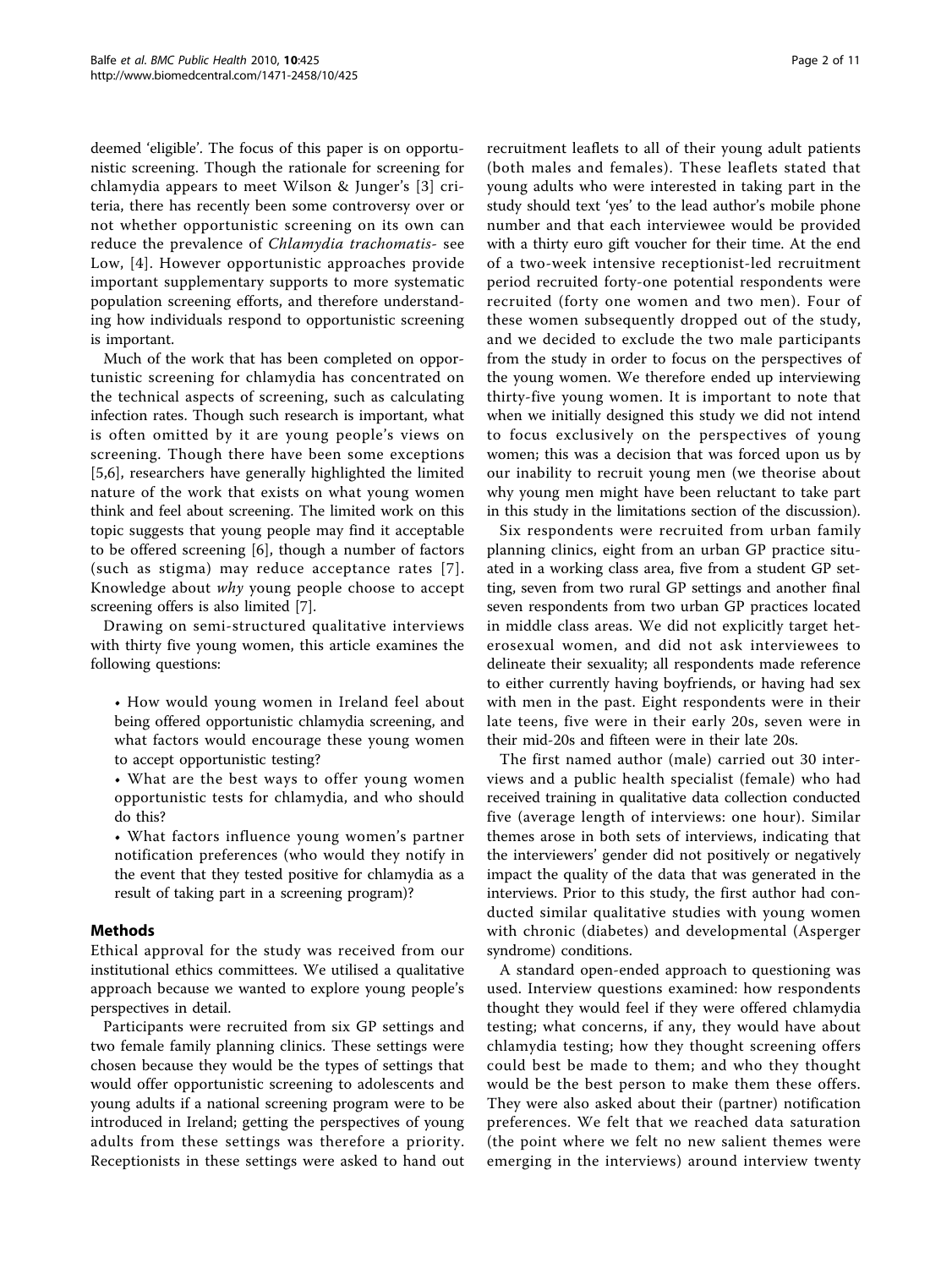five, but we continued interviewing until we had interviewed the entire sample of thirty-five women.

Respondents were given the option of completing their interviews either by telephone or face-to-face. Eighteen respondents completed interviews over the telephone and seventeen face-to-face. Telephone interviews were useful for us as they maximised cost-effectiveness and convenience. Some respondents preferred telephone interviews because they felt that these interviews afforded them more privacy and confidentiality than they would have had during a face-to-face interviews. Similar themes came up in both the face-to-face and the telephone interviews. Respondents who completed faceto face interviews were asked to provide written consent to be interviewed; respondents who completed telephone interviews were asked to supply verbal consent.

Respondents were not offered chlamydia screening as part of this study, and were not screened for chlamydia prior to being invited to take part in it.

A medical secretary transcribed the interviews as they were completed. All words in the interviews were transcribed but not all para-linguistic expressions such as pauses. Analysis did not begin until all of the interviews had been transcribed. During the first phase of analysis significant key words, phrases and themes were marked in the transcripts with summary words or codes that labeled them for subsequent analysis. As each transcript was coded, all codes that were thematically similar were grouped together, and labeled with a summary code, called a category. As categories were developed we began to develop an explanatory framework that could be used to explain how different categories related to each other. Each interview was read and coded by the first, second and third authors. The fourth and fifth authors then provided feedback on these codes, and on emerging framework that these codes supported.

#### Results

Results are summarised in five main sections: a). screening as a threat to young women's identities; b). subgroups of young women who were especially (un) concerned about screening; c). why young women would choose to accept screening; d). how young women wanted to be notified of negative test results; e). and young women's partner notification preferences. In line with standard qualitative approaches, discussion is interwoven the results.

#### Screening as an identity threat

Most respondents indicated to us that they would react negatively (at least initially, and possibly only momentarily) to an unexpected chlamydia screening offer.

I'd be kind of shocked [if I was offered a test]. (Female no. 1, late teens, rural GP).

I'd feel ashamed. (Female no. 17, late 20s, urban middle class GP).

Respondents indicated that routine medical encounters (encounters between patients and healthcare professionals that were undertaken for any purpose apart from sexual advice giving/help-seeking) were interactions where it was important to maintain identities as 'normal' young women. Normalcy for these young people had sexual connotations: it meant appearing to be 'good girls' rather than 'bad girls', that is appearing to be sexually responsible individuals who were not promiscuous. Respondents enacted 'good girl' identities in medical encounters by carefully regulating their verbal and nonverbal behaviors and the topics that they addressed in the interaction (i.e. avoiding topics and behaviours that would signify promiscuity). By engaging in these practices respondents were able to appear to be 'good girls', which in turn enabled them to claim positive social value for themselves and avoid information emerging during the medical encounter that would discredit their identities.

Respondents also (implicitly) believed that a specific interaction-script governed the encounter between healthcare professional and patient. This script stipulated that healthcare professionals would provide healthcare advice in a way that would not discredit or undermine patients' identities.

Three features, then, characterised the medical encounter between respondent and professional from respondents' perspectives: the need for respondents to maintain a 'good girl' identity, the expectation that the healthcare professional would not threaten this identity and the assumption that the medical encounter would be governed by a script that directed the behavior of the actors involved in it along fairly conventional lines.

Respondents felt that opportunistic testing could challenge all three of these features. The interaction script that respondents had prepared themselves for- and expected medical professionals to take - no longer applied i.e. a healthcare professional could ask a respondent if she wished to take a test without the respondent having asked for it first; confusion could result as respondents struggled to understand the deviation from the expected interaction script.

I suppose at the initial suggestion there'd always be a little feeling of shock, a bit of 'oh God, where did that come from, we were here talking about my hand or whatever!' (Female no. 23, mid 20s, rural GP).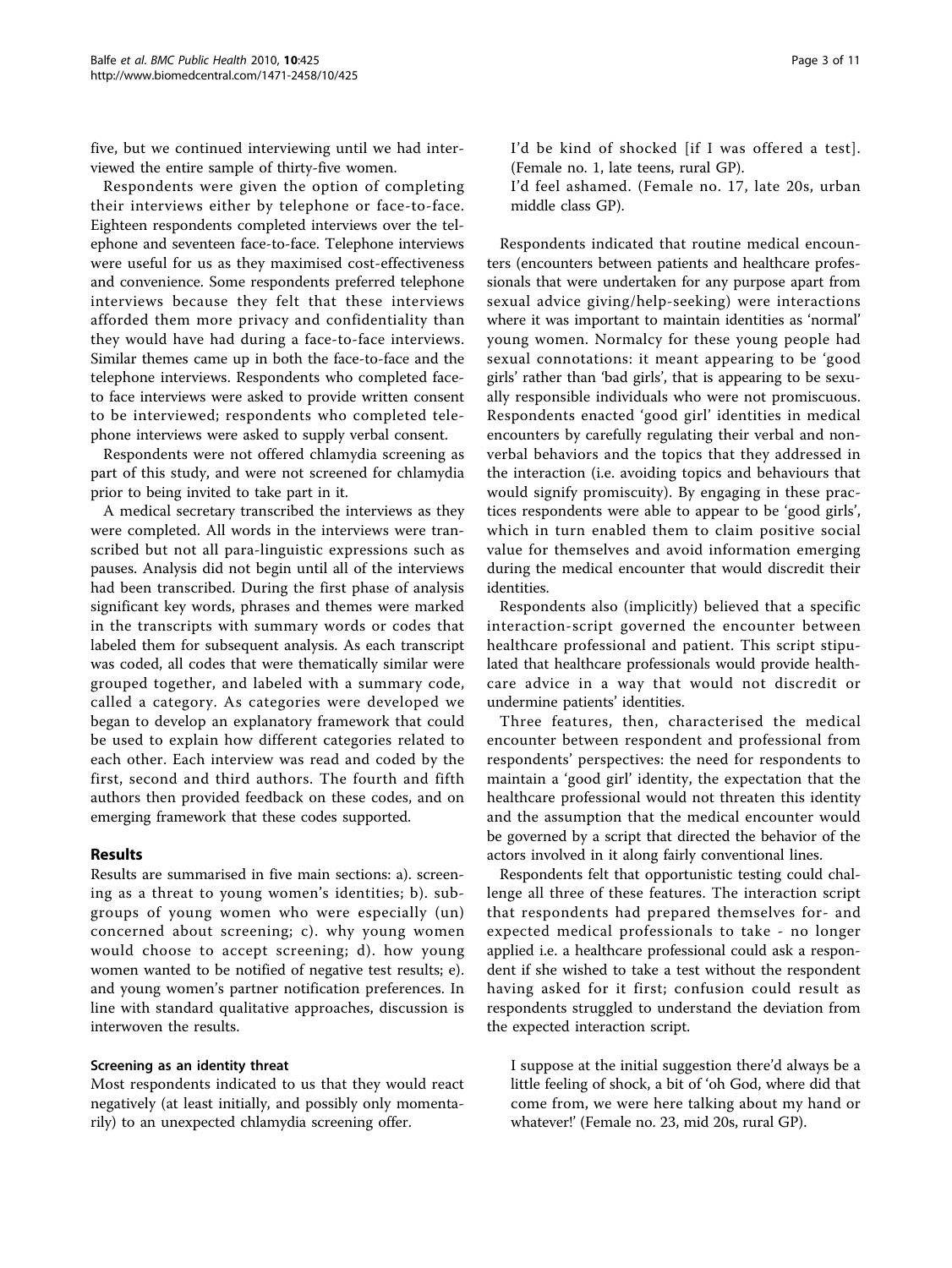If all of a sudden the doctor says, 'oh, can we check you for chlamydia', it's going to knock you for six. You're not expecting to talk about that! (Female no. 22, late teens, student GP).

The offer itself could threaten respondents' sense of themselves as 'good girls' by implying that they were promiscuous risk-takers who were 'in need' of STI testing. Respondents often had negative images of the types of individuals whom they thought would require chlamydia testing (often referring to these women as 'sluts', 'skanks' and 'slags'); they strongly associated STIs such as chlamydia with deviant female subcultures and identities [[8\]](#page-9-0). Respondents ideas about STIs here drew on common representations of STIs as 'symbls of moral corruption', associations of STIs with promiscuity, dirtiness and low class status [[8](#page-9-0)]. Respondents felt that screening offers could have the potential to forcibly equate them with women in these negative identity categories, and could lead them, if they were offered screening, to experience scary and stigmatizing redefinions of their social and sexual selves [[8\]](#page-9-0). Nack [\[8\]](#page-9-0) notes that having learned to associate STIs with promiscuity, young women often perceive STI-related diagnostic encounters to be unexpected and threatening. This is because STIs are incongrous with the master standards of femininity and feminine goodness to which young women often attempt to subscribe [[8\]](#page-9-0). Respondents were especially anxious about the thought of being offered screening on a risk factor basis, where healthcare professionals would make judgements that respondents should be offered screening because their sexual behaviours deviated significantly from the norm, i.e. because they possessed attributes that clearly differentiated them from other good, responsible women [[8\]](#page-9-0).

Interviewer: Why do you think people would be offended if someone brought it [Chlamydia testing] up with them?

Respondent: It's just that you're insinuating something about this person. You're almost criticizing them, saying that they're a certain type of person (Female no. 31, late 20s, rural GP).

Interviewer: So if you knew that you were being offered screening because the doctor thought that you were being more risky [than other young women] you'd be a bit more offended?

Respondent: I would feel offended if I was singled out for testing. That seems ridiculous but I think I would honestly. It would be important to say that everyone's being tested. It would make it more normal, to say everyone's doing it. It's a bit more acceptable. (Female no. 13, late teens, student health GP).

## Groups especially (un)concerned about the screening offer

Younger respondents and those recruited from working class and rural settings had the strongest screeningrelated identity concerns. These respondents were embedded within compact social networks that were characterised by high levels of peer surveillance. Relative to their older counterparts and their counterparts recruited from middle-class GP settings these respondents described more community monitoring of their sexual and health and service seeking practices and a concomitant greater need to appear to be 'good girls'. These respondents felt that their identities could easily and permanently become damaged if individuals in their social networks discovered that they had engaged in 'discrediting activities', such as accepting screening. Hyde and Howlett [[9](#page-9-0)] note that young working class women often experience greater policing of their sexual practices than young people from middle-class areas do; they also note that young women from working class backgrounds tend to be more sexually unassertive than their middle-class counterparts and more likely to consent to their sexual practices being judged and policed. Respondents in this study who were from working class and rural areas also feared that the clinic staff who would offer them screening, or the reception staff who would process their results, would personally know respondents' family members or friends. If this was the case these healthcare professionals could (in)advertently leak discrediting information about respondents to these individuals.

Coming from a small town where everybody knows each other, you'd probably be terrified that it would get out [that had accepted screening offer] (Female no. 6, mid 20s, urban middle-class GP).

If someone found out the whole place would know, everyone. Everybody would know. You know yourself, Chinese whispers. (Female no.9, late 20s, urban working-class GP).

If someone in college read a text message on your phone that you'd taken a test it get around the whole class. It'd be like, 'oh my god, do you know what she has, you'll never guess'. It would be just how people could see you. Everybody's looking going 'I wonder what she was at'. They would get a bad negative picture of you. (Female no. 13, late teens, student health GP).

Older respondents and those recruited from middle class urban settings generally expressed less intense concerns about screening. These respondents trusted that healthcare professionals would not leak discrediting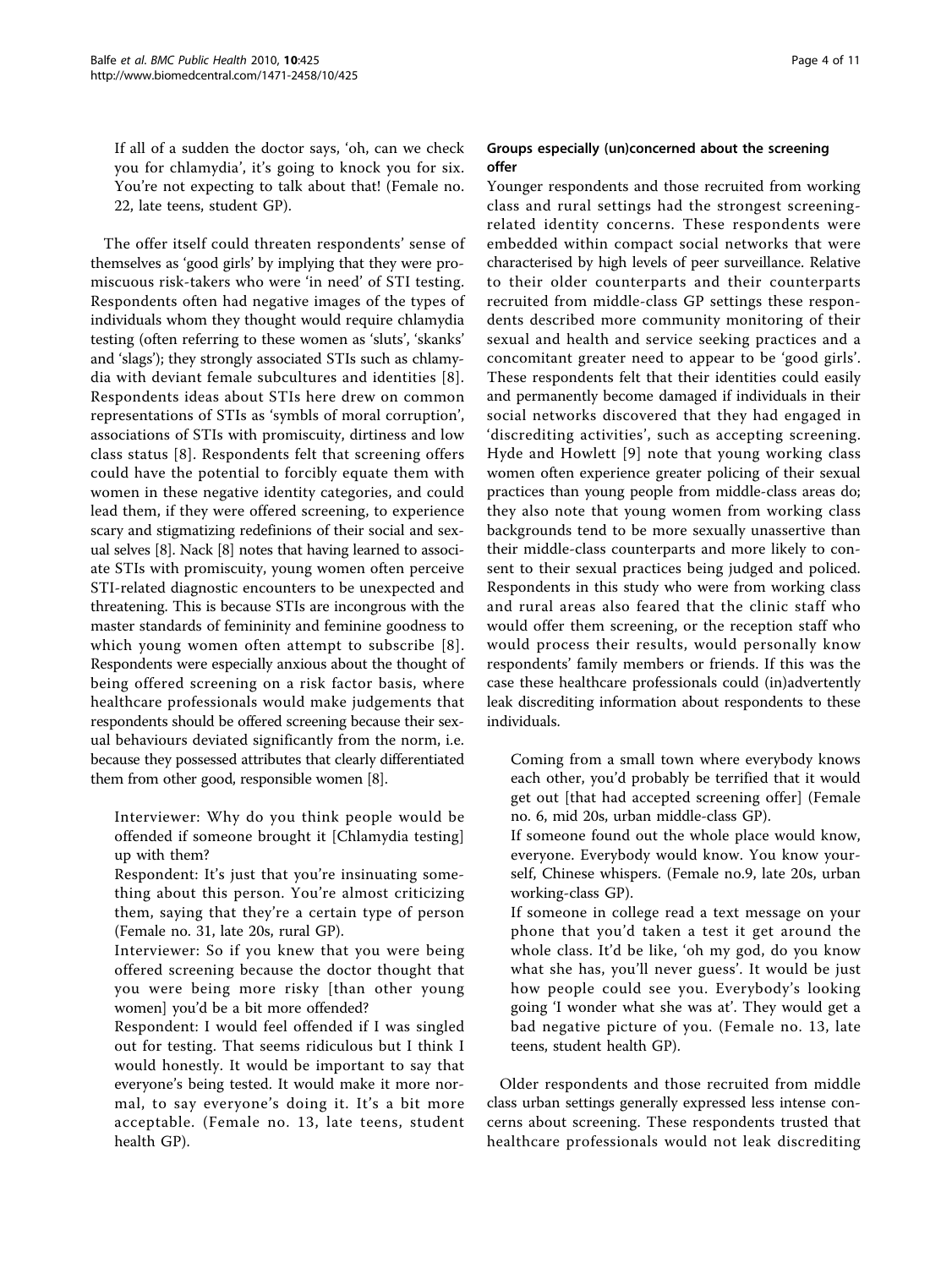information about them to other people (often because the healthcare professional did not know their friends of families). It may also have been the case that older respondents were embedded within less dense, and therefore less surveillant social networks, than their younger counterparts, who may have lived with their parents and have been in school or college.

I don't see why you'd be so worried about it. The doctors not going to tell anyone else as you've got doctor-patient confidentiality. (Female no.34, late 20s, student health GP).

I'd find it ok to be offered a test. If you were on the pill you'd have to have the smear test done every so often. I wouldn't feel uncomfortable doing it. (Female no. 23, mid 20s, rural GP).

## Characteristics of the healthcare professional offering the opportunistic test

Respondents indicated that they would not accept screening from 'para-professionals' (healthcare professionals who were neither doctors nor nurses) who worked in public settings (e.g. public pharmacies, clinic reception areas).

Interviewer: How would you feel about [accepting a test from] a receptionist?

Respondent: No way. No way. Everyone would be looking at you (Female no.23, mid 20s, rural GP).

Respondents were happy to be offered screening by both doctors and nurses.

A doctor, not a nurse. (Female no.34, late 20s, student health GP).

A nurse, as long as it was in private. (Female no.7, late 20s, urban middle-class GP).

Most respondents wanted to be offered screening by younger female healthcare professionals.

Interviewer: Is there anything that would discourage you from taking the test - either in how it's being asked or...

Respondent: As long as it'd be a female your own age that would be dealing with you (Female no. 23, mid 20s, rural GP).

Respondents felt that younger female professionals would be more likely to empathise with them and to understand their identity related concerns, since these professionals (presumably) experienced similar concerns in their own everyday lives.

I just think it's a lot easier to talk to a woman when there's something wrong. Especially about women's stuff. They'd understand more. (Female no. 18, late teens, rural GP).

You can connect with someone the same sex. (Female no.28, early 20s, urban working class GP).

Respondents were less enthusiastic about being offered screening by either older female health professionals or by males. Respondents believed that older individuals would have more conservative attitudes about sexuality than would younger people, and that men would be more judgmental about women's sexuality than would other women. Consequently these professionals would lack protective orientations towards respondents' identies during medical encounters. Respondents 'good girl' identities would therefore be at great risk of being discredited during interactions with these professionals. Overall, respondents expressed a dislike for what Nack [[10](#page-9-0)] refers to as 'moral surveillance' models of doctorpatient interaction. Nack [\[10](#page-9-0)] notes that healthcare workers who employ moral surveillance interaction styles with patients during medical encounters often exercise their power and authority in such a way that they communicate negative judgements about patients to patients. The result is that patients often go away from those encounters feeling that they are depraved, promiscuous deviants [[10\]](#page-9-0). In contrast, respondents expressed preferences for healthcare workers who employed patient-centred models of interaction [[10\]](#page-9-0). These are models of interaction where healthcare workers are alive to patients' emotional well-being and identity concerns as well as they are to their physical health. Respondents' accounts indicate that they believed that younger female healthcare workers would be more likely to employ patient-centred interaction models, and males and older females would be more likely to employ moral surveillance methods.

The doctor we have is young and is very open and she sort of knows everything. She's not like, you know like older people are a bit ... they look down on you but she doesn't. I think men...just automatically assume that you're sleeping around rather than thinking there's other ways of catching [STIs]. Just women are more understanding so it would be better with a female doctor. (Female no.33, late 20s, urban middle-class GP).

Men doctors would just look at you like you were a little slut or something. (Female no.35, late 20s, urban working-class GP).

I don't think girls would do it cos if the doctors were male and I think they'd be a bit embarrassed to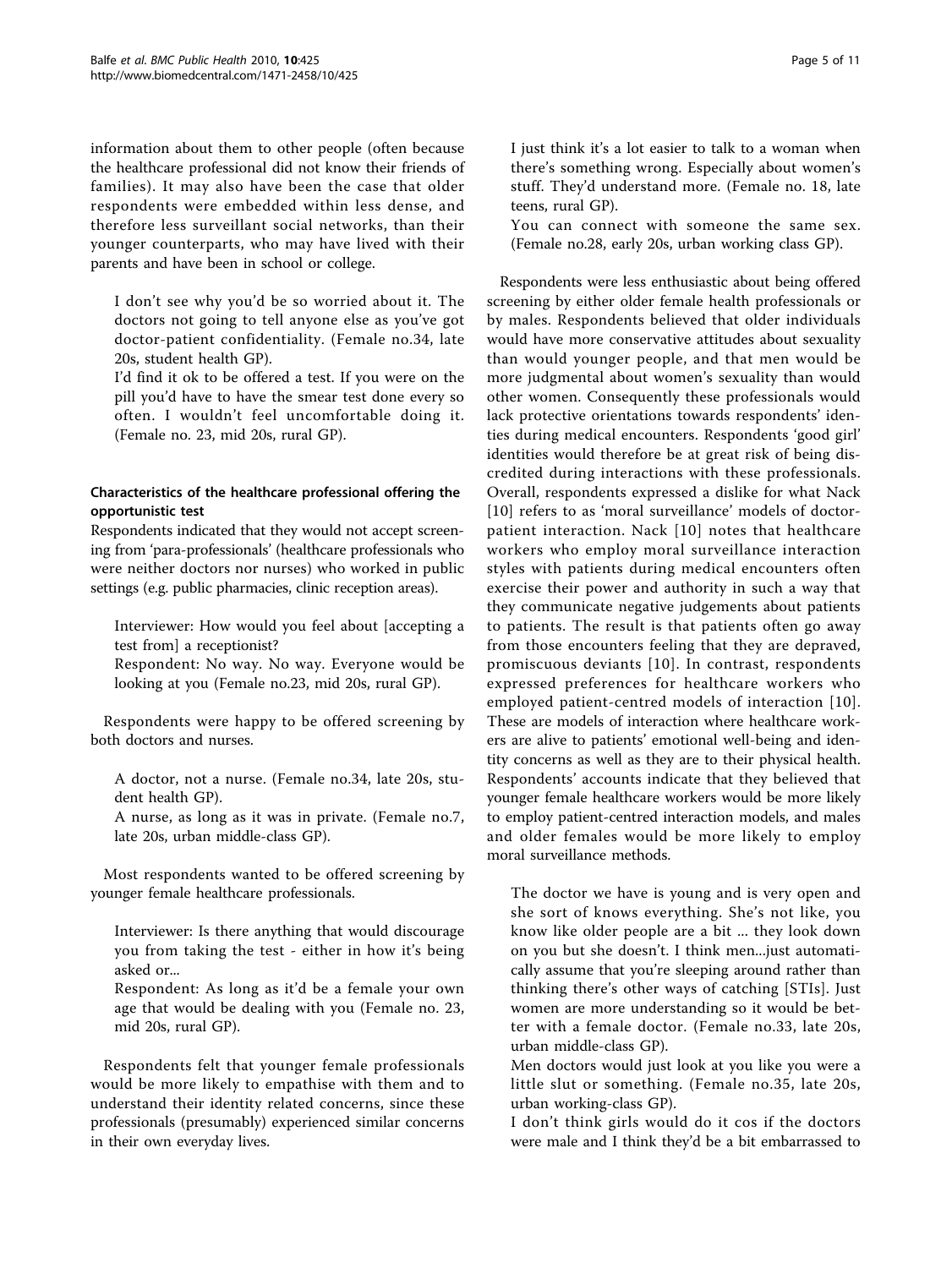take the test with their doctor. (Female no.35, late 20s, urban working-class GP).

Respondents indicated that they would use a variety of strategies to assess how empathetic individual doctors or nurses would be to their identity related concerns, including paying close attention to healthcare professionals' non-verbal expressions and tone of voice. Screening offers put forward by healthcare professionals deemed to be judgemental would likely be refused.

Respondent: I'd listen to them while they're offering. You can tell it [that they're judging] by the sound of their voice.

Interviewer: And what can you actually tell from the sound of the voice?

R: I don't know. You just hear something different in their voice. There's just a sort of cold tone to their voice (Female no.35, late 20s, urban working-class GP).

How screening offers were framed was also thought to be important. Offers that were framed in such a way that they employed moral surveillance styles of interaction and attacked and undermined respondents' 'good girl' identites were likely to be rejected; offers that supported these identities, or at least did not threaten them, were more likely to be accepted.

Ask me have I any concerns about my own health and stuff like that. Say things like 'for your own safety, you'd be better off taking a test? Don't say anything that would make someone feel dirty. (Female no.21, late 20s, urban working-class GP).

#### Screening as a support for moral identites

Despite the concerns that respondents raised about screening, most indicated that they would accept screening if it was offered to them.

I've no problems in relation to going about doing it (Female no.24, early 20s, urban middle-class GP).

Respondents gave a number of specific reasons for accepting screening, including concerns about their future reproductive health and concerns about previous risky sexual activities (such as having sex with strangers without using condoms). The most common reason for accepting screening, however, was that screening was seen as a good thing to do: it was viewed as a moral practice.

I think once a year every person should really have this test done. You know. Just to make sure that they are clear and alright. (Female no. 23, mid 20s, rural GP)

I think that's a good practice to get screened. (Female no.28, early 20s, urban working class GP).

Increasingly in what Giddens [[11](#page-9-0)] refers to as 'late modern' societies (Western post-industrial consumer societies) individuals are expected to take control of their own health, and to desire to improve it [[11\]](#page-9-0). Emphasis is placed in these societies on self-regulation and self-control (and being seen to be self-regulating and self-controlling), to the extent that individuals may be stigmatised if they are thought of as being 'careless' or 'irresponsible' with their health [[12\]](#page-9-0). Accepting an STI screening offer would enable respondents to identify with this healthist discourse; it would allow them to feel pride in the adequacy of their self-identities and practices and enable them to signal to healthcare professionals and peers that they were individuals who could look after their own health and bodies.

If you're starting off a relationship with someone and you could say 'I've been tested I know I have nothing'. It would be a lovely thing to be able to say to somebody. You'd feel good about yourself if you could say that to someone else. (Female no. 2, late 20s, family planning).

If you accept screening you're looking after yourself and respecting your body. I think it's been instilled in me from a young age that if you respect your body, other people will respect your body too. (Female no. 26, late 20s, family planning).

Morality was also implicated in another reason that two respondents gave for accepting screening: the need to protect screening professionals' identities. These respondents felt that healthcare professionals could themselves be embarrassed if respondents were to reject their offers. Accepting screening would prevent this embarrassment from occurring and therefore help professionals' to maintain their appearances of competence.

It wouldn't be so bad if I went voluntarily myself whereas if you're there yourself and you're asked you feel you have to do. You wouldn't want to embarrass them or yourself. (Female no.5, late teens, student health GP).

Respondents were more likely to accept screening if healthcare professionals emphasised to them that screening was a normal practice that many young people engaged in and stressed that testing was a good, responsible thing to do. The consequences of such practices would be to reduce the threat that screening posed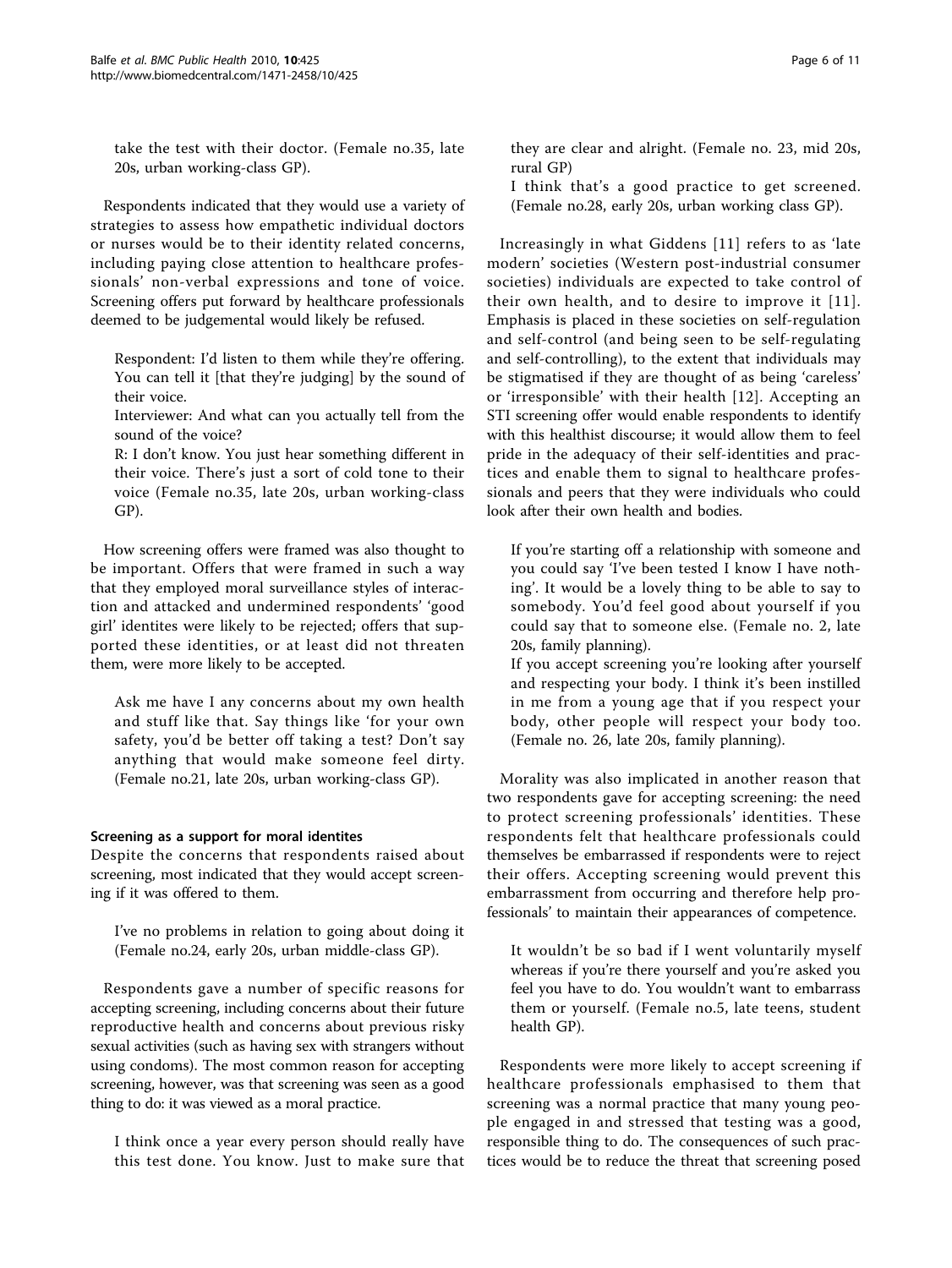to respondents' good girl identities while maximizing the supporting effects that screening had for respondents' healthy identities.

Well I think if they were to do an awareness campaign, not to single out, to use everybody from a certain age. Don't break it down to individual people. Whereas if it's a wider age group it's not as bad. It doesn't appear as bad. (Female no. 25, late teens, student health GP).

If you just put it [screening] to them [young adults] it's just for their health and it'll be good for them. Don't make them feel ashamed or dirty about it. We're not saying it because you're sleeping around with loads of people. (Female no.9, late 20s, urban working-class GP).

If I knew loads of people did accept it and get it done I would. I'm very much about what other people think. (Female no.6, late teens, urban middle-class GP).

Most respondents who indicated that they would accept screening did not believe that they were at risk of having chlamydia. Several respondents noted that they would be disinclined to accept screening if they believed that they might have chlamydia. For individuals with a perceived low risk of having chlamydia, screening supported their healthy identities without threatening their good girl images. For individuals with a perceived high risk of having chlamydia, screening threatened their good girl images without necessarily having benefits for their healthy identities. The stigma of having an STI was such that it could outweight the benefits that came from engaging in a healthy activity such as testing.

Interviewer: So for what reasons would you decide to do it [accept test] if someone asked you?

Respondent: I don't know, just to be curious really. Just, you know, like that I wouldn't have known what happened previous to my partner. I wouldn't know who he's ever been with previous to myself.

I: Do you feel that you might be at risk now?

R: No. (Female no.33, late 20s, urban middle-class GP).

Interviewer: Is there anything that you think would put somebody off having the test if they were offered it? Respondent: Well if they felt, they knew that they could have something that would deter them from wanting to have it done. (Female no. 31, late 20s, rural GP).

## Notification preferences

Respondents were asked about how they would like to be notified of their test results if they tested negative for chlamydia. Respondents were given four methods by which a negative diagnosis could be communicated to them and asked to pick which method they would prefer to be notified by, and why. These methods were: by email, by text message, by phone call or by letter. Most respondents wanted to be notified by mobile (cell) phone or text message. The principle benefit of this method of notification would be information control: stigmatising information about respondents would be exchanged directly between doctor and respondent so there would be little risk of other people finding out about it [[13](#page-9-0)]. Other methods of notification (letter/ email) were riskier because other individuals (over whom respondents had no control) could monitor the information flow between professionals and respondents.

Well, all the IT [information technology] guys in work have access to our email accounts. I just wouldn't like to take the risk. So just calling my mobile would be best really (Female no. 2, late 20s, family planning).

You wouldn't want your parents finding out [that you had taken a test] so you wouldn't want a letter turning up on the door and your mam saying what's that for? So I suppose a text or a call (Female no.7, late 20s, urban middle-class GP).

## Moral aspects of partner notification

Respondents were asked about their partner notification preferences. All respondents indicated that they would inform their current partners themselves if they tested positive for chlamydia. About two thirds of respondents indicated that they would inform their previous partners.

Respondents had a number of concerns about informing their partners (both current and previous), however. Informing partners that respondents had been diagnosed with chlamydia could undermine the positive 'good girl' images that respondents had established for these partners. Respondents were also worried about the risk that their previous partners would inform other people that respondents had tested positive for chlamydia.

Interviewer: What would be the most worst thing about telling the ex partners?

Respondent: Just to be stigmatised about sleeping around. They'd probably think you were sleeping with everybody. (Female no.21, late 20s, urban working-class GP).

If you were going out with someone do you really want to tell them you've got an STD. It's the way other people will look at them (female no. 3, late teens, student health GP).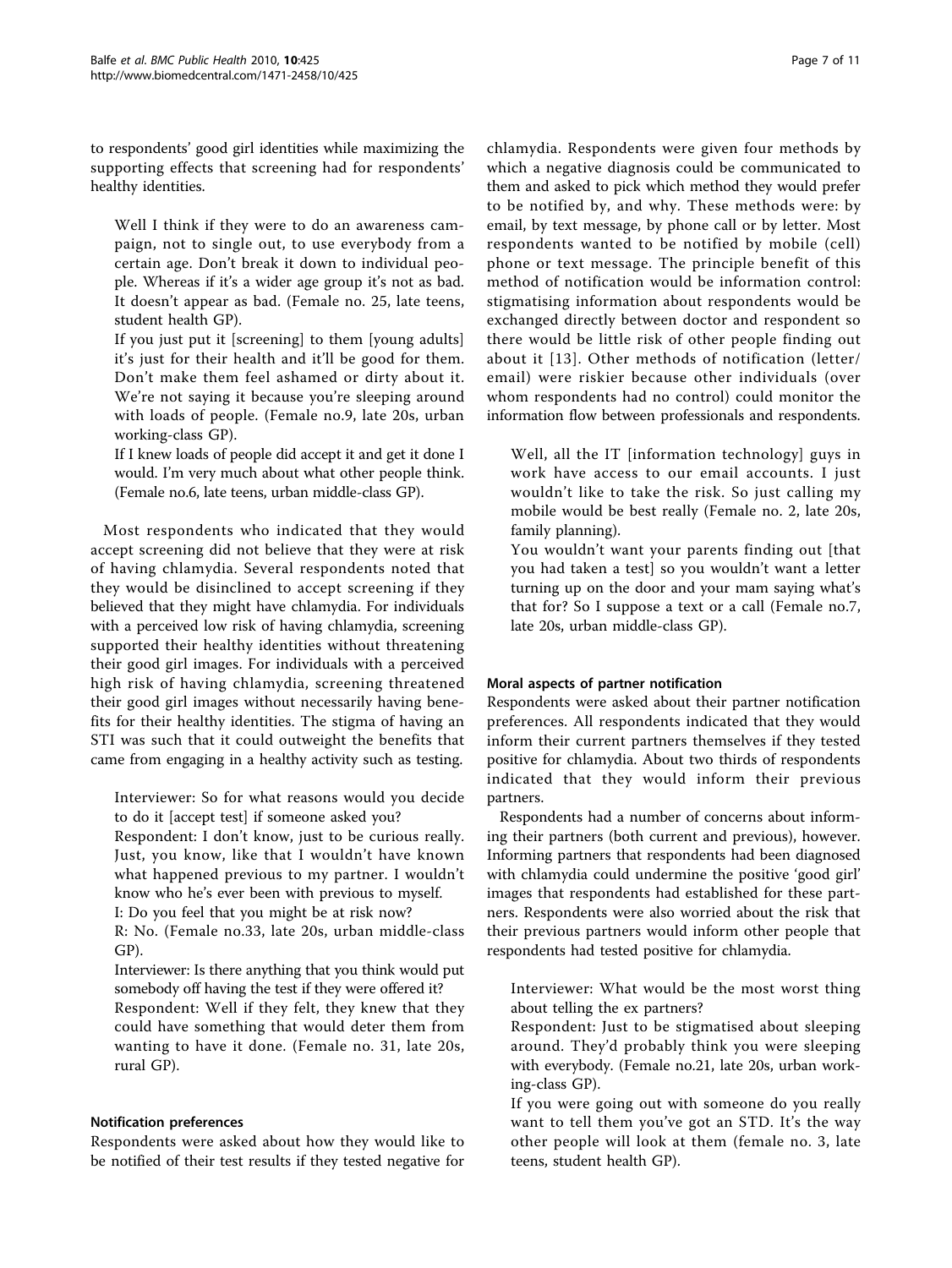Because of these concerns several respondents indicated that they would engage in aggressive impression management activities with their partners if they tested positive. This meant that respondents would preemptively accuse their partners of infecting them with chlamydia so as to deflect the negative identity consequences of having an STI from themselves. This finding echoes Nack's [\[14\]](#page-9-0) work on 'stigma transference'. Nack found that young women who had been diagnosed with HPV often blamed their partners in light on a postive STI diagnosis so as to preserve their images as good girls. Aggressive impression management would be particularly important in situations where knowledge of respondents' diagnoses had become public knowledge. At this point respondents' good girl images would be discredited and a limited number of face-saving actions would be available to them. The most appealing strategy to take in such a situation would be to act like a victim, even though this line could only be taken as a result of destroying their partners' social identity.

Respondent: If I caught something the first thing I'd be doing is running up and saying 'what did you give me?' That's the first thing I'd do. I'd blame him straight away. It would just take the heat off you I suppose! Interviewer: What do you mean by the heat? R: Well, for him to turn around and call you names, you know saying well who were you with, you must have been with this, that and the other. So I'd be blaming him, let him worry about it, you know what I mean? It's just so you wouldn't get all the slack. (Female no.35, late 20s, urban working-class GP).

Why, then, would most respondents notify their partners in light of the concerns expressed in these narratives? Respondents saw notification as the right thing to do, as a moral duty. Respondents, who were female, were particularly concerned about the harmful effects that chlamydia could have on their partners' past or future girlfriends.

You couldn't not tell them. It would be bad karma. It just wouldn't be good, wouldn't be fair. (Female no. 6, mid 20s, urban middle-class GP).

I suppose the guilt thing would not be that I passed it onto him but it might get passed on to a future partner of his. (Female no. 23, mid 20s, rural GP).

I just think morally it would be incorrect not to tell people. (Female no. 3, late teens, student health GP).

## **Discussion**

This article has examined how young women would respond to an offer of a chlamydia test in a primary care setting. Though there has been previous research on this topic, most of it has been conducted with young people recruited from urban STI or family planning clinics [\[15\]](#page-9-0). Our study focuses on the perspectives of young people recruited from community-healthcare settings, and from both urban and rural regions. A particular strength of out work is that it unpicks differences between young women from urban and rural areas and from middle-class and working-class backgrounds in relation to how these young women would respond to opportunistic chlamydia screening offers.

## Situating the findings in relation to previous empirical research on Chlamydia screening

We found that screening could pose a number of challenges for our respondents. It could disrupt the taken-for-granted nature of the nurse/doctor-patient interaction that they expected to experience during the medical encounter. It could also threaten what we (drawing on the work of authors such as Nack [[8\]](#page-9-0)) refer to as respondents' 'good girl' identities, i.e. their need to maintain sexually respectable appearances in front of other people, including healthcare professionals. Respondents felt that their social positions as 'good girls' could be undermined if they were to accept screening (see La Rusch et al. [[16\]](#page-9-0) for more about young women's anxieties about these issues). In effect, they indicated that they would interpret the screening offer in light of prediagnostic social lessons that they had learned about the differences between 'bad' girls and 'good' girls [[8](#page-9-0)]. Previous studies of young women's feelings about chlamydia and STI screening in the UK, the U.S. and Australia have found anxieties about promiscuity and identity discreditation that are similar to the ones identified here [[17-20](#page-9-0)]. Our findings also indicate, however, that young Irish women are not homogeneous in terms of their performance-related preferences and that 'good girl' performance concerns in the context of chlamydia screening are likely to be strongest amongst young Irish women from lower socio-economic backgrounds and younger women. This finding correlates with La Rusch et al's [[16](#page-9-0)] work which show that young women with lower levels of education (who are likely to be from lower class backgrounds) are likely to experience greater levels of perceived STI-related stigma than their more educated counterparts.

Most respondents wanted to be be offered screening by young, female healthcare professionals, feeling that these professionals would be best placed to understand their identity and stigma related concerns. In Nack's (2008) terms respondents wanted to be offered screning by healthcare workers who would employ patientcentred rather than moral surveillance methods of interaction. Preferences were also expressed for being offered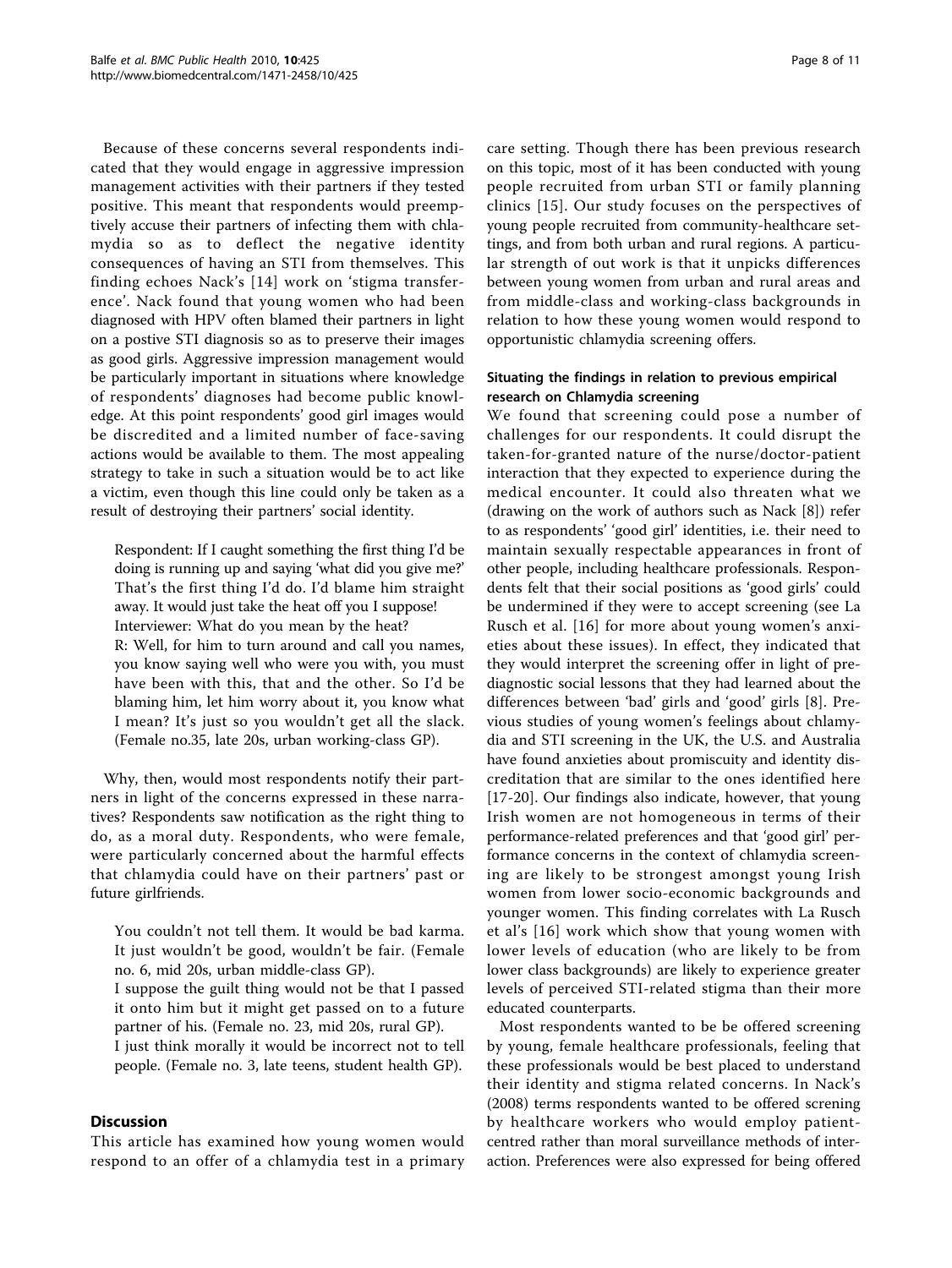screening in private areas, rather than in more public settings (for example, reception areas), again presumably because these areas had greater identity support effects than more exposed settings. Similar preferences have been expressed in previous studies [[21\]](#page-9-0). We believe that this is the first study to note (albeit in relation to a small minority of respondents,  $n = 2$ ) that young adults' identity related concerns in the opportunistic screening encounter extend to their fellow interactant, the healthcare professional; that one of the reasons why a young person might accept screening would be to protect the identity of the screening professional.

Despite the potentially upsetting effects of chlamydia screening, however, most respondents indicated that they would accept chlamydia screening if it was offered to them. Screening enabled respondents to feel that they were healthy individuals who took personal care of their bodies and of their health. Similar findings have been found in other studies [[22\]](#page-9-0), though this is the first study to note that the health benefits that young adults associate with chlamydia screening themselves have an impression management dimension; in their narratives respondents sometimes imagined themselves revealing their (negative) results to other individuals, the purpose of which would be to show to these people that respondents were healthy, positive individuals who were deserving of respect.

Respondents expressed concerns about notifying their partners about their screening activities. International studies support our finding that young women often feel anxious about informing their partners about their STI testing activities [[14](#page-9-0)]. These studies also support our finding that young women are often more concerned about informing their previous sexual partners about positive STI diagnoses than they are about informing their current ones.

## Study limitations

We cannot say for sure if there were any gaps in the recruitment of young women for this study. Though we asked reception staff to hand out recruitment leaflets to all of their patients, this might not have happened. Other studies show that recruiters for sexual health studies often do not approach all eligible people due to lack of knowledge about screening, worries about discussing sexual health issues and a lack of guidance [\[23](#page-9-0)]. There was also a fairly high dropout rate amongst the young women who agreed to be interviewed. Several factors may have discouraged the young women who dropped out from completing interviews, including anxiety about being interviewed by a male interviewer, the interview material being too sensitive [[24\]](#page-9-0), not being recompensed enough for taking part in an interview, and time pressures. The data presented in this study is

drawn from a self-selected sample of young women; other young women may have greater or lesser concerns about chlamydia screening.

Secondly, we managed to only capture the perspectives of young women. This is an important absence. Men are just as likely to have and to spread chlamydia as young women and ignoring their perspectives means that we are not addressing an important vector of the chlamydia pathogen. Concentrating on women also, perhaps, helps to reinforce the stereotypical assumption that sexual health is a 'woman's issue'. International research suggests that there are a number of reasons why young men might decline to take part in a study such as this one. One is lack of knowledge about chlamydia; men often do not know very much about chlamydia or why it is important, which can disincentivise them from taking part in STI-related research studies [[25\]](#page-9-0). Men also have stronger feelings of STI-related invulnerability than women, which may lead them to think STIs (and by implication STI-related research studies) are irrelevant to them [[26\]](#page-9-0). From a more pragmatic perspective, time and money concerns may have prevented young men from taking part in the study. It is possible that if we increased the incentive for taking part in the study from thirty euros to fifty or more, more men would have wished to take part.

The thid limitation of the study is the hypothetical nature of its results. The women who took part in this study were not offered chlamydia screening and so their accounts must be interpreted carefully. What this article presents is data relating to what women say they would do about chlamydia screeening, not data about what they would actually do; respondents' narratives and concerns may have little relation to their practices. Other studies support the utility of the kind of information collected by this study, however. These studies suggest that while individuals' intentions to act in certain way (such as intending to notify partners in the event of a positive diagnosis of chlamydia) often do not have linear causal impacts on their behavior, they do have important influences [[27](#page-10-0)]. However, it is important to acknowledge that other factors such as perceived selfefficacy, habits and subjective norms can also influence individuals' behaviours [[27\]](#page-10-0). On the positive side, where screening is offered to young women the uptake appears to be fairly good [[28\]](#page-10-0).

A fourth limitation is that we did not ask female respondents to delineate their sexual orientation. This may be an important absence because young women's screning preferences may be correlated with their sexual orientation/identities. It would be useful therefore for future research studies to examine whether or not sexual orientation is a variable that influences young Irish women's screening preferences.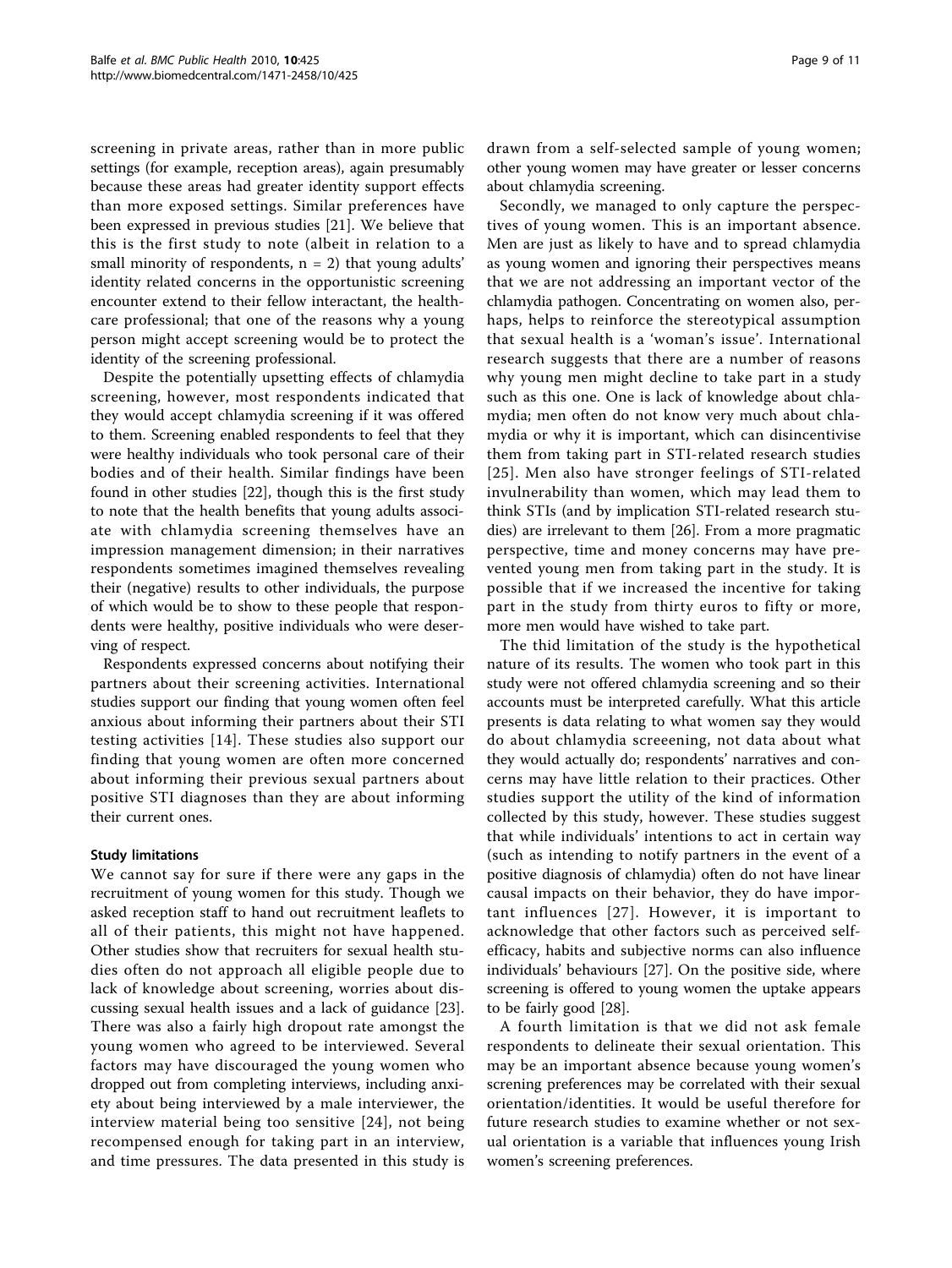#### <span id="page-9-0"></span>Conclusion

The clearest message coming through from this study is that chlamydia screening, treatment and partner notification needs to be normalised and destigmatised if they are to be made acceptable to young women. This finding is consistent with previous research in this area. Healthcare workers making screening offers to young women should stress to them that screening is being offered to all young women and not just a few promiscous deviants. Healthcare professionals also need to monitor their own interaction styles with patients. Professionals who use moral surveillance methods of interacting with patients should be considered unsuitable for engaging in the kind of work described in this article, or receive feedback on how they could change their interaction approach so as to make it more suitable to patients. Professionals should frame the screening offer to emphasise the health benefits of screening. Partner notification support should be offered to patients who test positive for chlamydia. Healthcare workers should offer contact tracing where young people are reluctant to inform their previous partners. Using the strategies described here would address the concerns raised by young women in this study, and help to ensure the greatest population coverage of chlamydia screening.

#### Acknowledgements

We thank the respondents and healthcare providers who took part in this study. Funding for the study was supplied by the Irish Health Protection Surveillance Centre and the study was managed by the Irish Health Research Board. Finally we would like to thank the three referees for their helpful and insightful comments on the paper, the journal editor, and the editorial staff at the journal.

#### Author details

<sup>1</sup>Department of Epidemiology and Public Health, Royal College of Surgeons in Ireland, Dublin, Ireland. <sup>2</sup>Department of Health Promotion, National University of Ireland Galway, Galway, Ireland.

#### Authors' contributions

MB carried out thirty of the interviews, analyzed all of the interviews and drafted the manuscript (apart from the methods section). RB designed the study and analyzed all of the interviews. EOC carried out five of the interviews and analyzed all of the interviews. DOD designed the study and analyzed all of the interviews. DV analyzed all of the interviews and and drafted the methods section of the paper. All of the authors read and approved the final manuscript.

#### Competing interests

The authors declare that they have no competing interests.

#### Received: 19 February 2010 Accepted: 19 July 2010 Published: 19 July 2010

#### References

- Low N, Egger M, Sterne A, Harbord R, Ibrahim F, Lindblom B, Herrman B: [Incidence of severe reproductive tract complications associated with](http://www.ncbi.nlm.nih.gov/pubmed/16731670?dopt=Abstract) [diagnosed genital chlamydial infection: the Uppsala Women](http://www.ncbi.nlm.nih.gov/pubmed/16731670?dopt=Abstract)'s Cohort [Study.](http://www.ncbi.nlm.nih.gov/pubmed/16731670?dopt=Abstract) Sexually Transmitted Infections 2006, 82:212-218.
- Peipert J: Genital Chlamydial Infections. New England Journal of Medicine 2003, 349:2420-2430.
- 3. Wilson J, Junger G: Principles and practice of screening for disease Geneva: WHO 1968.
- 4. Low N: [Screening programs for Chlamydial infection: when will we ever](http://www.ncbi.nlm.nih.gov/pubmed/17413173?dopt=Abstract) [learn?](http://www.ncbi.nlm.nih.gov/pubmed/17413173?dopt=Abstract) British Medical Journal 2007, 334:725-728.
- 5. Mills N, Daker-White G, Graham A, Campbell R: [Population screening for](http://www.ncbi.nlm.nih.gov/pubmed/16790452?dopt=Abstract) [Chlamydia trachomatis infection in the UK: a qualitative study of the](http://www.ncbi.nlm.nih.gov/pubmed/16790452?dopt=Abstract) [experiences of those screened.](http://www.ncbi.nlm.nih.gov/pubmed/16790452?dopt=Abstract) Family Practice 2006, 23:550-557.
- 6. Pimenta J, Catchpole M, Rogers P, Perkins E, Jackson N, Carlisle C, Randall S, Hopwood J, Hewitt G, Underhill G, Mallinson H, McLean L, Gleave T, Tobin J, Harindra V, Ghosh A: [Opportunistic screening for genital](http://www.ncbi.nlm.nih.gov/pubmed/12576607?dopt=Abstract) [Chlamydia infection. Acceptability of urine testing in primary and](http://www.ncbi.nlm.nih.gov/pubmed/12576607?dopt=Abstract) [secondary healthcare settings.](http://www.ncbi.nlm.nih.gov/pubmed/12576607?dopt=Abstract) Sexually Transmitted Infections 2003, 79:16-21.
- 7. Campbell R, Mills N, Sanford E, Graham A, Low N, Peters T, The Chlamydia screening study group: [Does population screening for Chlamydia](http://www.ncbi.nlm.nih.gov/pubmed/16638147?dopt=Abstract) [trachomatis raise anxiety among those tested? Findings from a](http://www.ncbi.nlm.nih.gov/pubmed/16638147?dopt=Abstract) [population based Chlamydia screening study.](http://www.ncbi.nlm.nih.gov/pubmed/16638147?dopt=Abstract) BMC Public Health 2006, 6:106.
- 8. Nack A: Bad girls and fallen women: chronic std diagnoses as gateways to tribal stigma. Symbolic Interaction 2002, 25:463-485.
- 9. Hyde A, Howlett E: Understanding teenage sexuality in Ireland Dublin: Crisis Pregnancy Agency 2004.
- 10. Nack A: From the patient's point of view: practitioner interaction styles in the treatment of women with chronic stds. Research in the Sociology of Health Care 26:95-122.
- 11. Giddens A: Modernity and Self-Identity Cambridge: Polity Press 1991.
- 12. Lupton D, Tulloch J: Risk is part of your life: risk epistemologies among a group of Australians. Sociology 2002, 36:317-334.
- 13. Goffman E: Stigma: notes on the management of spoiled identity New Jersey: Prentice-Hall 1963.
- 14. Nack A: Damaged goods: women managing the stigma of STDs. Deviant Behavior 2000, 21:95-121.
- 15. Pavlin N, Gunn J, Parker R, Fairley C: [Implementing Chlamydia screening:](http://www.ncbi.nlm.nih.gov/pubmed/16948838?dopt=Abstract) [what do women think? A systematic review of the literature.](http://www.ncbi.nlm.nih.gov/pubmed/16948838?dopt=Abstract) BMC Public Health 2006, 6:221.
- 16. La Rusch M, Shoveller J, Burgess S, Stancer K, Patrick D, Tyndall M: [Preliminary development of a scale to measure stigma relating to](http://www.ncbi.nlm.nih.gov/pubmed/19021915?dopt=Abstract) [sexually transmitted infections among women in a high risk](http://www.ncbi.nlm.nih.gov/pubmed/19021915?dopt=Abstract) [neighbourhood.](http://www.ncbi.nlm.nih.gov/pubmed/19021915?dopt=Abstract) BMC Women's Health 2008, 8:21.
- 17. Lorimer K, Reid M, Hart G: [A qualitative study of men and women](http://www.ncbi.nlm.nih.gov/pubmed/19106148?dopt=Abstract)'s [willingness to participate in a non-medical approach to Chlamydia](http://www.ncbi.nlm.nih.gov/pubmed/19106148?dopt=Abstract) [trachomatic screening.](http://www.ncbi.nlm.nih.gov/pubmed/19106148?dopt=Abstract) Sexually Transmitted Infections 2009, 85:201-205.
- 18. Pavlin N, Parker R, Fairley C, Gunn J, Hocking J: [Take the sex out of](http://www.ncbi.nlm.nih.gov/pubmed/18471280?dopt=Abstract) [screening! Views of young women on implementing Chlamydia](http://www.ncbi.nlm.nih.gov/pubmed/18471280?dopt=Abstract) [screening in General Practice.](http://www.ncbi.nlm.nih.gov/pubmed/18471280?dopt=Abstract) BMC Infectious Diseases 2008, 8:62.
- 19. McCaffery K, Waller J, Nazroo J, Wardle J: [Social and psychological impact](http://www.ncbi.nlm.nih.gov/pubmed/16581749?dopt=Abstract) [of HPV testing in cervical screening: a qualitative study.](http://www.ncbi.nlm.nih.gov/pubmed/16581749?dopt=Abstract) Sexually transmitted Infections 2006, 82:169-174.
- 20. Duncan B, Hart G, Scoular A, Bigrigg A: [Qualitative analysis of](http://www.ncbi.nlm.nih.gov/pubmed/11159612?dopt=Abstract) [psychosocial impact of diagnosis of Chlamydia trachomatis: implications](http://www.ncbi.nlm.nih.gov/pubmed/11159612?dopt=Abstract) [for screening.](http://www.ncbi.nlm.nih.gov/pubmed/11159612?dopt=Abstract) British Medical Journal 2001, 322:195-199.
- 21. Heritage J, Jones M: A study of young people'[s attitudes to opportunistic](http://www.ncbi.nlm.nih.gov/pubmed/19099571?dopt=Abstract) [Chlamydia screening in UK general practice.](http://www.ncbi.nlm.nih.gov/pubmed/19099571?dopt=Abstract) Reproductive Health 2008, 5:11.
- 22. Chacko M, von Sternberg K, Velasquez M, Wiemann C, Smith P, DiClemente R: Young women'[s perspectives of the pros and cons to](http://www.ncbi.nlm.nih.gov/pubmed/18656072?dopt=Abstract) [seeking screening for Chlamydia and Gonorrhea: an exploratory study.](http://www.ncbi.nlm.nih.gov/pubmed/18656072?dopt=Abstract) Journal of Pediatric and Adolescent Gynecology 2008, 21:187-193.
- 23. McNulty CAM, Freeman F, Bowen J, Shefras J, Fenton KA: [Barriers to](http://www.ncbi.nlm.nih.gov/pubmed/15239912?dopt=Abstract) [opportunistic chlamydia testing in primary care.](http://www.ncbi.nlm.nih.gov/pubmed/15239912?dopt=Abstract) British Journal of General Practice 2004, 54:508-514.
- 24. Boynton P: [Administering, analyzing and reporting your questionnaire.](http://www.ncbi.nlm.nih.gov/pubmed/15178620?dopt=Abstract) British Medical Journal 2004, 328:1372-1375.
- 25. Chaudhary R, Heffernan C, Illsley A, Jarviel L, Lattimer C, Nwubal A, Platford E: Opportunistic screening for Chlamydia: a pilot study into male perspectives on provision of Chlamydia screening in a UK University. Journal of Public Health 2009, 30:466-471.
- 26. Marrazzo J, Scholes D: [Acceptability of urine-based screening for](http://www.ncbi.nlm.nih.gov/pubmed/18418291?dopt=Abstract) [Chlamydia trachomatis in asymptomatic young men: a systematic](http://www.ncbi.nlm.nih.gov/pubmed/18418291?dopt=Abstract) [review.](http://www.ncbi.nlm.nih.gov/pubmed/18418291?dopt=Abstract) Sexually Transmitted Diseases 2008, 35:S28-S33.